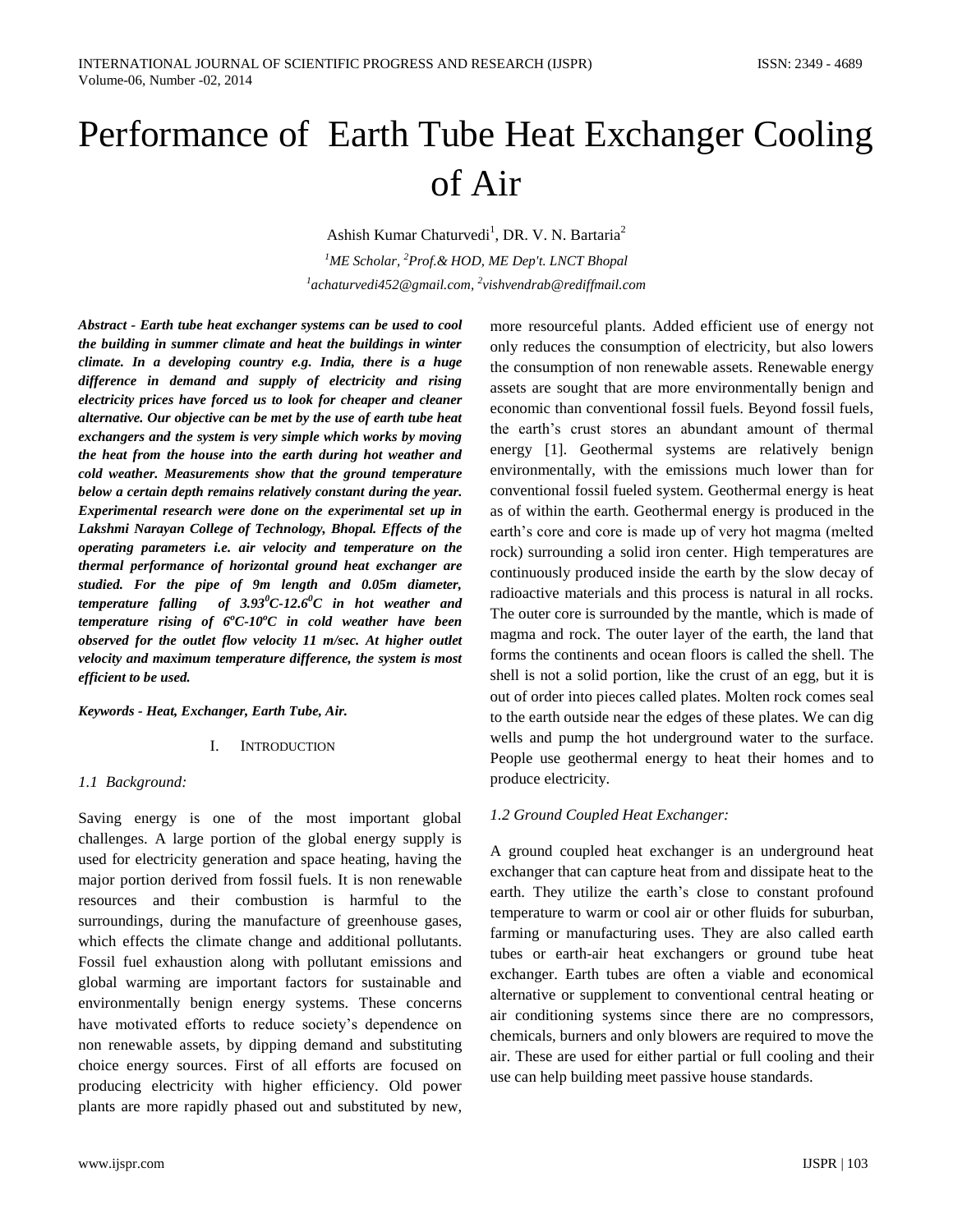## *1.3 General Explanation*

Earth tubes are low technology, sustainable passive coolingheating systems utilized mostly to preheat a dwelling's air intake. Air is either cooled or heated by circulating underground in horizontally buried pipes at a specified depth.

Specifically air is sucked by means of a fan or a passive system providing adequate pressure difference from the ambient which enters the building through the hidden pipes. Due to earth properties the air heat at the pipe outlet maintains moderate values all around the year. Temperature fluctuates with a time lag (from some days to a couple of months) mainly relative to the profundity careful. Hotness values stay usually in the comfort level range (15-27 °C).

This technology is not recommended for cooling of hot humid climates due to moisture reaching dewpoint and often remaining in the tubes. However there are southern European coastal regions as in Greece where the climate remains hot and dry. In such locations these systems could have impressive results.

## *1.4 When should earth tubes be used?*

- Best in climates in extreme warmth and cold. The elevated difference among the ambient temperatures and the required indoor temperatures create the best opportunity for earth tubes to produce valuable results.
- Need available land to accommodate the length of tubes.
- Great occasion to position them below the building ground when constructing a new building.

## *1.5 Ground heat transfer mechanism:*

The temperature field in the ground is influenced by different quantities Absorption of the solar radiation depends on the ground cover and color, while the long wave radiant loss depends on soil surface temperature [3].

The net radiant balance between solar gain and long wave loss is usually positive in summer and unhelpful in winter. This causes warm to run down from the outside into the ground in the summer and upward to the surface through the winter. The grid radiant stability also determines the dealings between the averages of the earth surface and the ambient air temperatures. By shading the soil in summer while partially exposing it to the sky in winter, for example, with trees, it is possible to lower the ground temperature in summer to a

greater extent while possibly increase the ground temperature in winter somehow. The performance of ground coupled air heat exchanger is directly related to the thermal properties of the position. The land has thermal properties that give it a elevated thermal inertia. The heat transfer mechanisms in soils are, in arrange of significance: conduction, convection and radiation. The temperature field in the ground depends on the soil type and the moisture contained respectively.

## *1.6 Types of Ground Coupled Heat Exchangers:*

There are two general types of ground heat exchangers: open and closed. In an open system, the ground may be used directly to heat or cool a medium that may itself be used for space heating or cooling. Also, the earth may be used ultimately with the aid of a heat carrier medium that is circulated in a closed system.

## *1.6.1 Open systems:*

In open systems, ambient air passes through tubes buried in the ground for preheating or pre-cooling and fresh fluid is circulated through the ground loop heat exchanger. This system provides ventilation while hopefully cooling or heating the building's interior.

## *1.6.2 Closed Systems:*

In closed systems, both the ends of the pipe are kept inside the control environment, which can be a room in case of air and a tank in case of water, the system is said to be closed loop because the same fluid is passed continuously over and over through the loop.

Closed type ground heat exchangers can be either in parallel, straight up or tilted position and a heat carrier medium is circulated within the heat exchanger.

# *1.6.3 Vertical loops system:*

Vertical loops are generally more classy to install, but necessitate less piping than flat loops because the earth deeper down is cooler in summer and warmer in winter, compared to ambient temperature. Vertical type borehole heat exchangers can be classified into two basic types: (a) A pair of straight pipes having U-turn at the bottom side. (b) Coaxial or concentric pipe configuration in which one pipe is placed inside the pipe with bigger diameter.

# *1.7 Advantages and Disadvantages of Ground Heat Exchanger*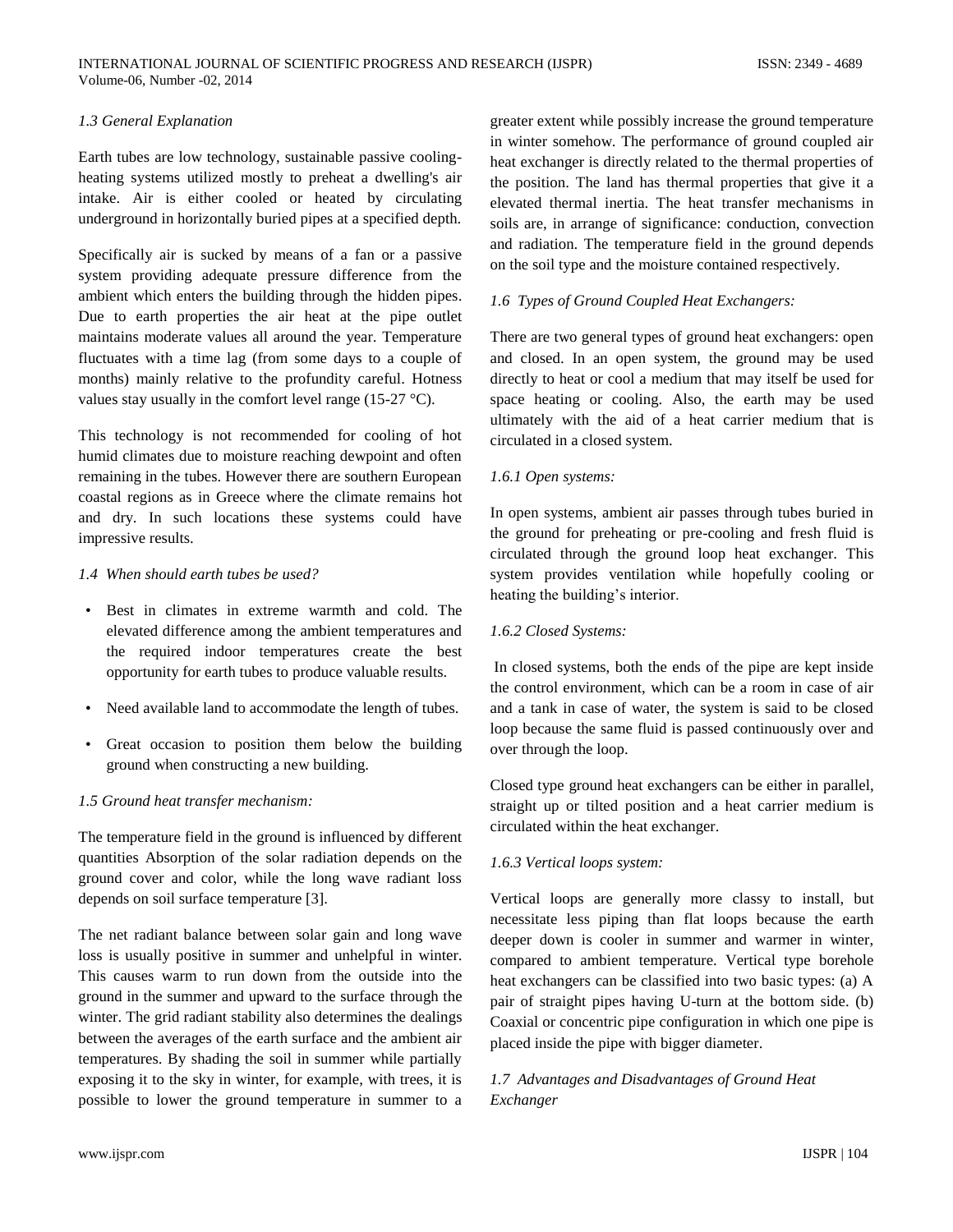## *1.7.1 Advantages:*

1. The ground heat exchangers are very simple to use and easy to maintain.

2. In the long run, the low maintenance cost and the electricity cost saving make up for the initial investment.

3. Ground heat exchangers uses only the energy stored in the earth and have no harmful impact on the environment.

## *1.7.2 Disadvantages:*

- High initial investment cost.
- Use of ground heat exchangers is recommended in new houses which has excellent insulation and air-tightness.
- Space requirement is the major hindrance to the adoption of ground heat exchangers.
- The design and installation of an effective ground heat exchange depends on the local geology and the heating or cooling requirements of the building and to get the benefit of a well intended system, one desires to ask a expert installer which increases the cost of the system

## *1.8 Types of Blowers:*

Blowers can achieve much higher pressures than fans, as elevated as 1.20 kg/cm2. They are too used to manufacture negative pressures for industrial vacuum system. The centrifugal blower & the optimistic displacement blower are two main types of blowers, which are described below

## *1.8.1 Centrifugal blowers:*

Centrifugal blowers look more like centrifugal pumps than fans. The impeller is naturally gear-driven and rotates as rapid as 15,000 rpm. In multistage blowers, air is accelerate as it go through every impeller. In singlestage blower, air does not take numerous turns, and therefore it is more efficient.

## *1.8.2 Positive-displacement blowers:*

Positive displacement blowers have rotors, which "trap" air and push it throughout lodging. These blowers offer a stable volume of air even if the system force varies. They are especially suitable for applications prone to clogging, since they can produce enough pressure (typically up to 1.25 kg/cm2) to blow clogged resources free. They revolve much slower than centrifugal blowers (e.g. 3,600 rpm) and are often belt driven to facilitate speed changes.

# II. LITERATURE REVIEW

A literature has been reviewed on the earth tube heat exchanger technology.it has been observed that the research in this field mainly took place in the following area:

- Design of earth tube heat exchanger
- Working
- Energy saving

Girja Saran and Rattan Jadhav [7] has conducted experiment on singal pass earth tube heat exchanger. they conducted experiment in Ahmadabad Gujrat (2000) India these found. If A single pass earth-tube heat exchanger (ETHE) was installed and ETHE is made of 50 m long ms pipe of 10 cm nominal diameter and 3 mm wall thickness. ETHE is buried 3 m deep below face. Ambient air is pumped during it by a 400watt blower. Air rate in the tube is 11 m/sec. Air temperature is measured at the inlet of the pipe, in the middle (25 m), and at the outlet (50 m), by thermisters placed within the pipe. Cooling tests were passed out three successive days in every month. On every day system was operated for 7 hours throughout the day and shut down for night. Heating experiments were accepted out at night in January. And the result conclude that:

*• Temperature:*

ETHE was able to reduce the temperature of hot ambient air by as much as  $14^{\circ}$ C in May. The basic soil temperature in May was about  $26.6^{\circ}$ C. It was capable to humid up the cold ambient air by a similar amount in the nights of month January. The basic soil temperature in January was 24.2oC.

*• The coefficient of performance (COP):*

Coefficient of performance is one of the measures of heat exchanger efficiency. It is defined :

$$
COP = Q/Win
$$
  
Q = m<sub>a</sub> C<sub>p</sub> (T<sub>i</sub>-T<sub>o</sub>)  
c<sub>p</sub> = Specific heat of air (J/kg<sup>o</sup>C)

 $Q_{\text{out}}$  = Rate at which heat is exchanged between hot air and coolersoil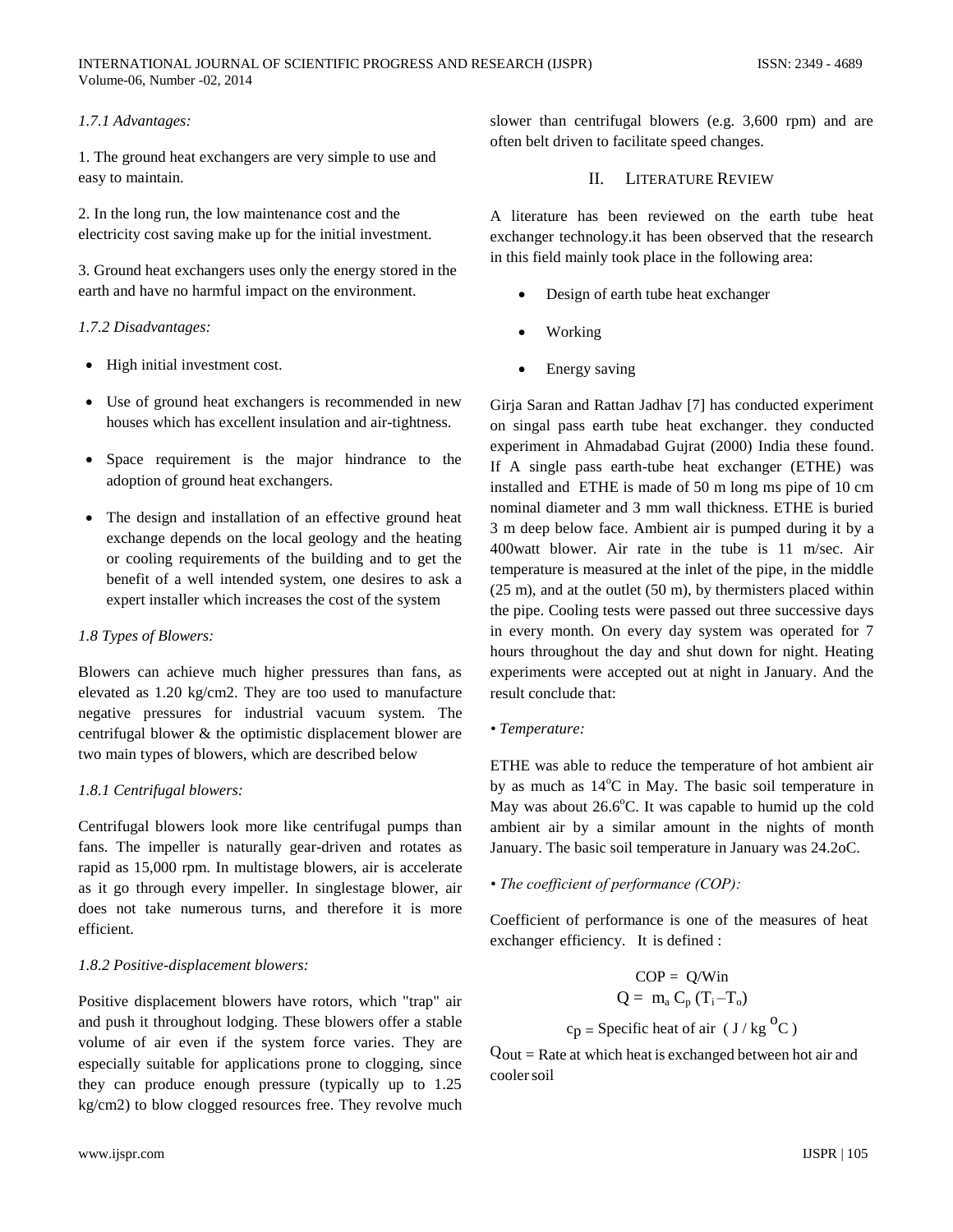$W_i$  = Rate of energy input into the heat exchanger (energy used by blower)

 $m_a$  = Mass flow rate of (kg/s)

 $T_i$  = Temperature of air entering the tube  $({}^{o}C)$ 

 $T_0$  =Temperature of air at the outlet  $({}^{\circ}C)$ 

In cooling mode mean to 3.3. Cooling test was of 7 hour nonstop duration during the day.

In heating mode it mean to 3.8. Heating test was of 14 hour constant duration through the night.

Fabrizio Ascione et al [8]: The experiment was conducted at three different cities of Italy and the performance evaluation was done for ground heat exchanger in both summer and winter conditions. The following conclusions were made out:



Fig 2.1: Temperature distribution along the length of the pipe for exit velocity 2.0 m/s for (a) steel pipe (b) PVC pipe.

• The ground heat exchanger placed in the wet/humid soil gave the more encouraging results than the other two ground heat exchangers.

- Different materials like PVC, metal and concrete were used as tube materials showed no effect on the performance of the ground heat exchanger.
- Ground heat exchangers were tested at different air speeds but low speed of 8 m/s was preferred as it decreases the pressure drop inside the tubes and fan energy requirements.

Vikas Bansal et al [9] investigated the performance of horizontal earth pipe air heat exchanger for winter heating and effect of flow velocity and material of the pipe. A transient and implicit model was developed to predict the performance of the earth air heat exchanger. The 23.42 m long earth tube was used and gave the heating in the range of 4.1-4.80C for flow velocities of 2 to 5 m/sec. In this work it was finished that the performance of the earth pipe air heat exchanger system did not got affected by the material of the buried pipe, so therefore a cheaper material can be used for making the pipe.

H.Leong et al [10] studied the effect of soil type and moisture content on ground heat pump performance and found that the performance of a ground heat pump system depended strongly on the moisture content and the soil type (mineralogical composition). Alteration of soil moisture content from 12.5% of saturation to complete dryness decreased the ground heat pump act, and any reduction of soil moisture within this range has a devastating effect.



Fig.2.2: Variation of the average COP vs soil degree of saturation.

## III. DESIGN PARAMETERS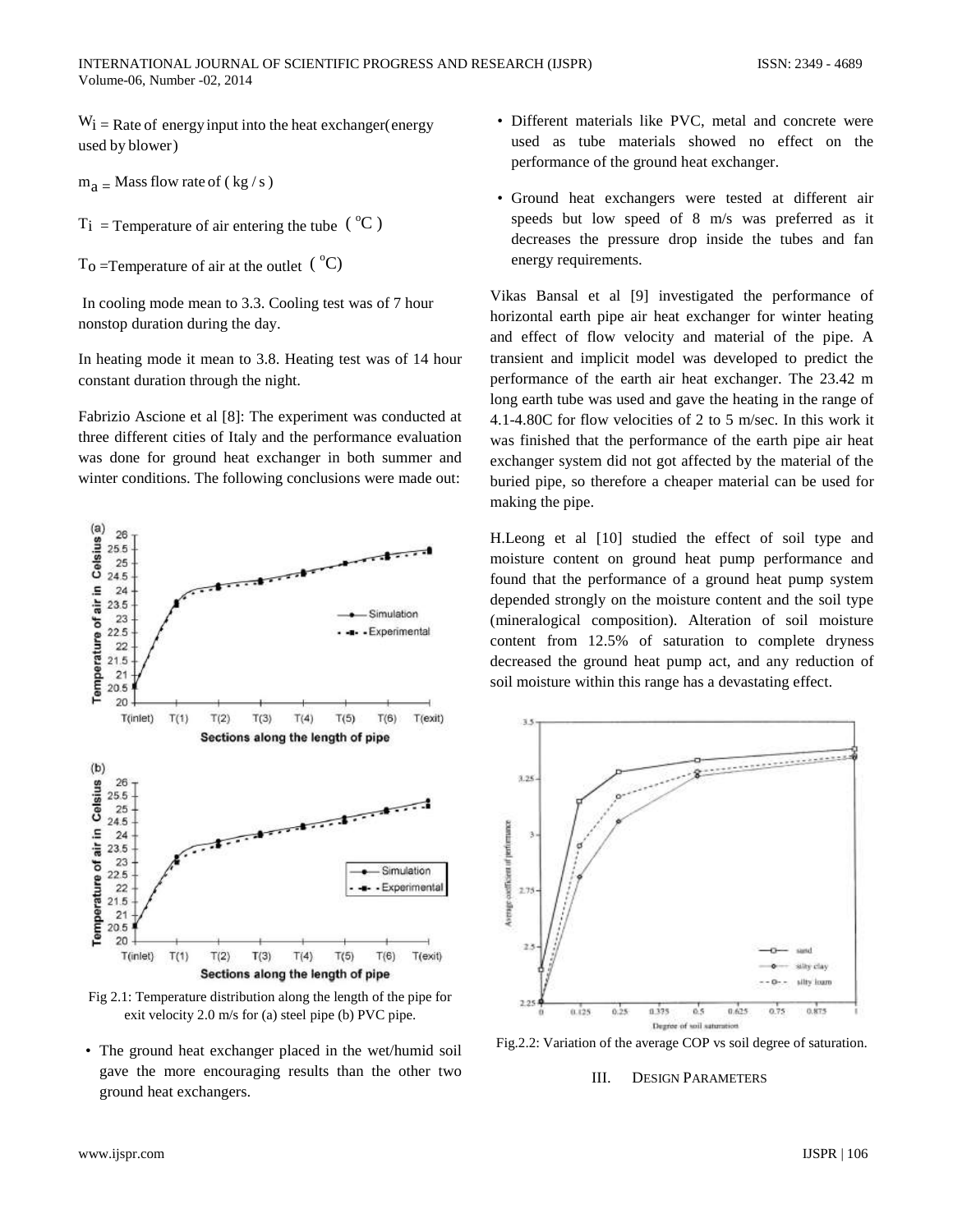## *3.1 Tube depth*

The ground temperature is defined by the external climate and by the soil composition, its thermal properties and water substance. The earth temperature fluctuates with time, but the amplitude of the fluctuation diminishes with increasing depth of the tubes, and deeper in the ground the temperature converges to a practically constant value throughout the year. On the basis of temperature allocation, ground has been notable into three zones [22]:

- Surface zone: This zone is extended up to 1m in which ground is very sensitive to external temperature.
- Shallow zone: This zone is extended up to 1-8 m depth and temperature is almost constant and remain close to the average annual air temperature.
- Deep zone: This zone is extended up to 20 m and ground temperature is practically constant.

Soil temperature at a depth of about 10 feet or more stays fairly constant throughout the year and stays equal to the average annual temperature [23]. After a depth of 3-4 m in the ground, temperature remains nearly constant [5].

## *3.2 Tube length, tube diameter and air flow rate:*

The total surface area of the ground coupled air heat exchangers is a very important factor in a overall cooling capability, which can be improved by two ways, moreover increasing the tube length or tube diameter [8]. Optimum tube diameter varies widely with tube length, tube costs, flow velocity and mass flow speed. A diameter should be selected to facilitate it can balance the thermal and economic factors for the best performance at the lowest cost.

The optimum is determined by the actual cost of the tube and the excavation. Excavation costs in particular vary greatly from one location and soil type to another. The optimum tube length was determined by passing the air from the blower at different lengths. The air was passed through the inlet at the minimum speed of the blower i.e. 7 m/s and at the length of 9 m, the outlet speed was 1.8 m/sec, any additional increase in length used to decrease the velocity at opening which was not required. The 5 cm diameter pipe was considered for the experiment .

## *3.3 Tube material:*

Various factors need to be considered while deciding upon the material of the pipe for this system. There can be many options while selecting the material of the pipe to be used with the system. As the pipe has to be buried underground, it is not easy to replace the pipe often. Hence the longevity of the pipe is of utmost importance while taking care of the heat transfer characteristics of the arrangement. There was a broad range of materials on hand for the selection for use in our system.

## *•Mild Steel (MS)*

Mild steel is untreated and usually hot or cold rolled or in the case of pipe extruded even as molten. Low carbon substance and rusts in moist weather and can be bent easier than other steel. It's not black tube used for gas, it's not case toughened with cyanide, it's not galvanized through zinc plating, it's not blued similar to used for guns, it's not cast like cast iron furniture. It's nearly all reasonable type of steel.

Mild steel pipe refers to the content of less than 0.25% carbon steel because of its low power, low stiffness and soft. It includes nearly all of the part of ordinary carbon steel and high-quality carbon structural steel, typically without heat action used in engineering structures, some carburizing heat treatment and other mechanical parts required for wear.

## IV. EXPERIMENTAL SET UP

# *Description Of The Set-Up:*

For the experimental work we used MS pipe of 5 cm diameter and was buried at a depth of 3meters.



Fig. 4.1: Schematic Representation of Experimental Set up

A blower was used to drive the air through the pipe which was circulated throughout the pipe. A vane type anemometer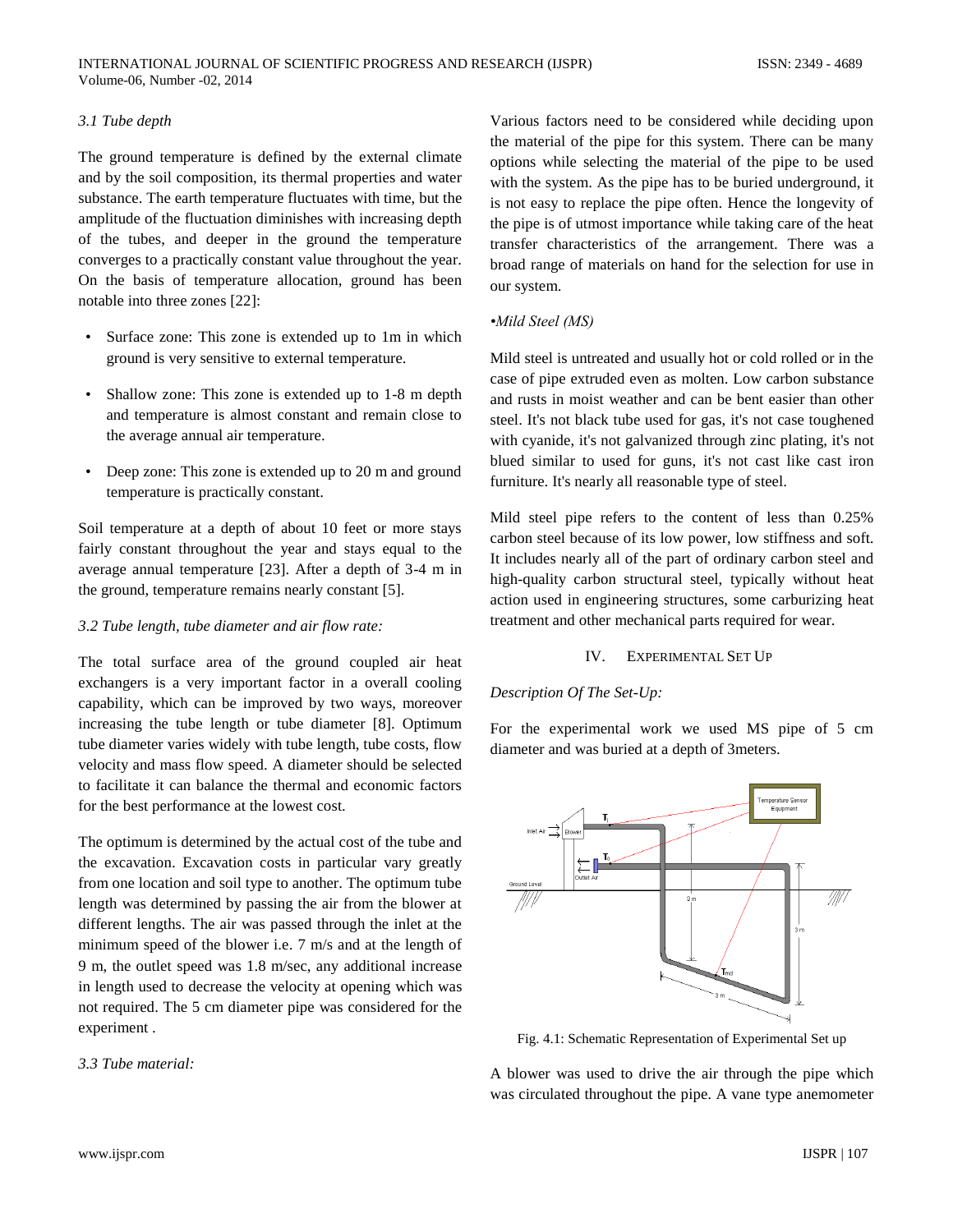and thermocouple was used to measure the velocity and temperature of the air respectively. The thermocouple was attached with the Temp. sensor Fig. 5.1:



Fig. 4.2: Experimental set up

## *4.1 Procedure For Experimentation:*

To start the experimentation, the blower was switched on and the air was let to pass through the pipe for some time till the steady state was achieved. The velocity at the inlet and outlet was calculated with the help of vane type anemometer. The thermocouple wire were attached at inlet portion middle portion and outlet portion. The Thermocouple wire are attached with temperature auto scanner which continuously displays the readings of thermocouple .

The above procedure was repeated with different ambient conditions, this is achieved by conducting the experiment 3day of summer season (29,30,31May-2014) and 3day of winter season  $(6.7 & 8^{th}$  Jun-2015). All the data thus obtained is compiled into a single table. The graphs are plotted for various sets of observations obtained from the experiment. The total cooling and heating has been calculated for flow velocities 11m/s by the following equation:

## For Summer Season

 $Qc = mCp(T_{\text{inlet}} - T_{\text{outlet}})$ For winter Season  $Qc = mCp(T_{\text{outlet}} - T_{\text{inlet}})$ 

where  $m=$  mass flow rate of air through the pipe Cp= specific heat capacity of air

 $T_{\text{inlet}}$  inlet temperature of air  $T_{\text{outlet}}$  = outlet temperature of air

Coefficient of performance (COP) of the system has been calculated from the following expression:

For Summer Season

 $COP = mCp(T_{\text{inlet}} - T_{\text{outlet}})/$  Power Input

For winter Season

COP=  $mCp(T_{\text{outlet}} - T_{\text{inlet}})/$  Power Input

V. EXPERIMENTAL RESULT FOR SUMMER AND WINTER SEASON

## *5.1 Cooling Model Test:*

The air velocity was 11 m/sec. Velocity was measured by a portable, digital vane type anemometer. The vane size is 66 x 132 x29.2 mm and velocity range 0.3 to 45 m/sec. The anemometer measures mean air velocity. The volume flow rate of air was 0.0863 m3/s and mass flow rate 0.0269 kg/s. The ETHE system was operated for seven hours a 3days 28, 29 & 30 May-2014) for May month. The tube air temperature at the inlet, middle and outlet, were noted at the interval of one hour. System was turned on at 10.00 AM and shut down at 5 PM. Tests in May were carried out on  $28<sup>th</sup>$ ,  $29<sup>th</sup>$ , and  $30<sup>th</sup>$  2014). The ambient temperature on these three days was very similar. The results of the three days were therefore averaged. Table - 5.1 mean of the reading of three days. The ambient temperature started with  $30.73^{\circ}$ C at 10.00 AM and rose to a maximum of 40.13oC at 2 PM. The temperature of air at outlet was  $26.8^{\circ}$ C at when system started in 10am.. The outlet temperature was just above the basic soil temperature  $(26.6^{\circ}C)$ . The table also shows the COP values. The maximum COP achieved at 2pm i.e. 2.702.

Table No-5.1 Average Inlet Temp, Middle And Outlet Temp. Of ETHE(MAY-2014)

| <b>Time</b> | T,    | $T_{mid}$ | $\mathbf{T_{0}}$ | <b>COP</b> |
|-------------|-------|-----------|------------------|------------|
| 10:00       | 30.73 | 29.06     | 26.8             | 0.851      |
| 11:00       | 34.33 | 29.16     | 26.76            | 1.64       |
| 12:00       | 36.56 | 29.43     | 27.13            | 2.043      |
| 13:00       | 37.63 | 29.46     | 27.1             | 2.281      |
| 14:00       | 40.13 | 29.66     | 27.13            | 2.817      |
| 15:00       | 40    | 29.63     | 27.13            | 2.788      |
| 16:00       | 39.8  | 29.76     | 27.2             | 2.73       |
| 17:00       | 39.6  | 29.9      | 27.13            | 2.702      |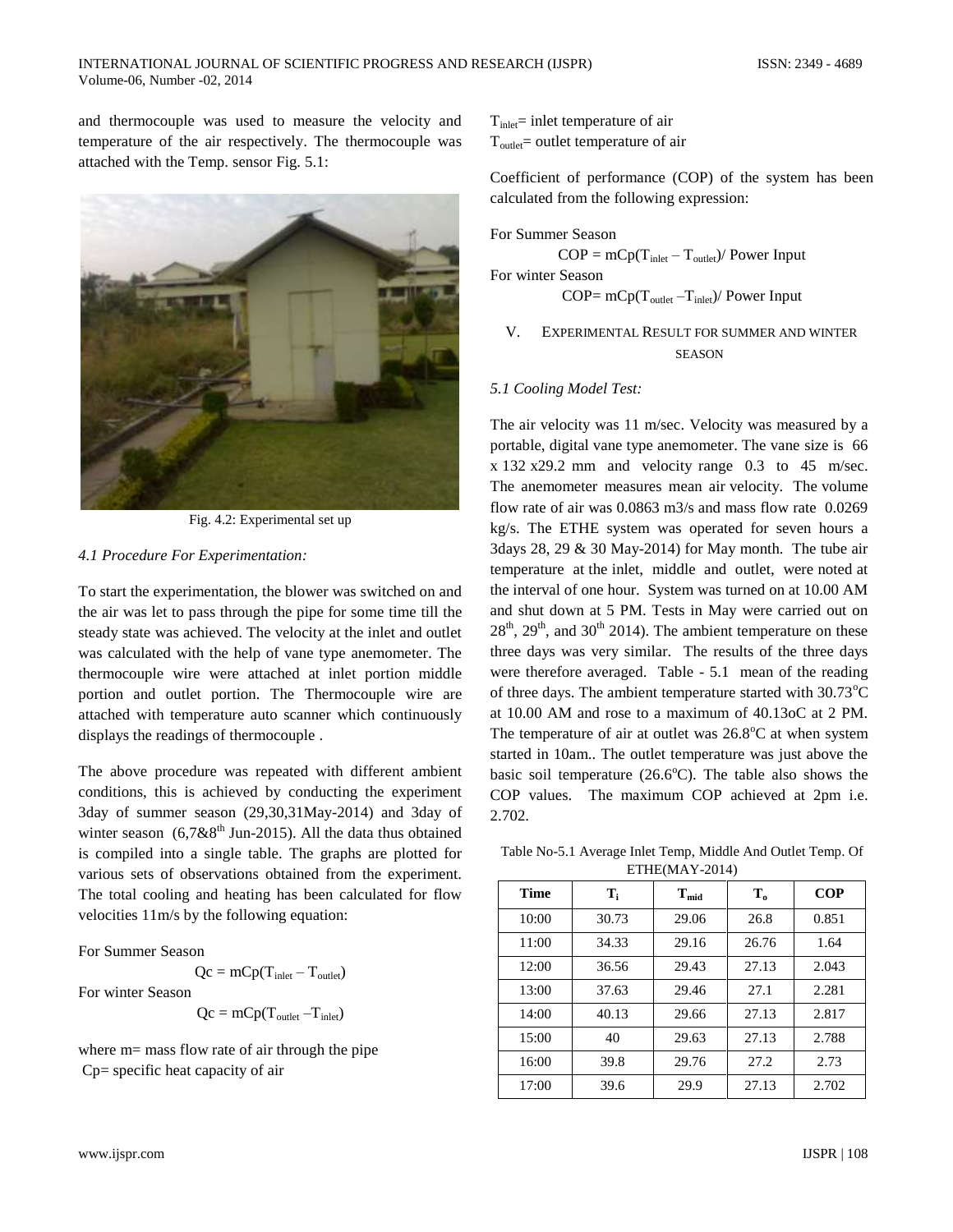## *5.2 Heating Model Test:*

Heating mode test tests were carried out for three Day of

Jan-2015 (06' 7&8th)The system was turned on at 10am and operated for 8 hours continuously, till 5 pm that day. Temperature readings were noted at hourly interval. Here also the conditions on the three consecutive days were similar and therefore the results combined. Table 5.2 which is the mean of three test runs.

The ambient temperature started at  $21^{\circ}$ C (10 AM), increasing the highest value  $30.30^{\circ}$ C at 5 pm. Basic soil temperature at 3m depth was constant at  $24.2^{\circ}$ C. Temperature of the air at the outlet varying from  $27.53^{\circ}$ C to  $40.36^{\circ}$ C. ETHE was able to raise the ambient air temperature at 5 PM from  $21.00^{\circ}$ C to  $30.30^{\circ}$ C. The table also shows the COP values. The maximum COP Achieved at 5pm i.e. 2.25

Table No-5.2 Average Inlet Temp, Middle and Outlet Temp. of ETHE (JAN-2015)

| Time  | $\mathbf{T_i}$ | $T_{mid}$ | $T_{0}$ | <b>COP</b> |
|-------|----------------|-----------|---------|------------|
| 10:00 | 21             | 25.42     | 27.53   | 1.41       |
| 11:00 | 22.13          | 25.54     | 28.63   | 1.4        |
| 12:00 | 24.33          | 25.62     | 31.43   | 1.53       |
| 13:00 | 26.53          | 27.78     | 34.56   | 1.74       |
| 14:00 | 27.3           | 28.46     | 36.5    | 1.99       |
| 15:00 | 27.27          | 28.92     | 36.66   | 2.03       |
| 16:00 | 29.1           | 29.38     | 39.5    | 2.22       |
| 17:00 | 30.1           | 32.41     | 40.36   | 2.25       |

VI. EXPERIMENTAL RESULTS(GRAPHICAL REPRESENTATION)

*6.1 Time, Inlet, Outlet Temp & Cop(May-2014)* 



*6.1 Time, Inlet, Outlet Temp & Cop(Jan-2015)*



VII. CONCLUSION

After done the calculation in the previous chapter, we can see that the results are quite encouraging. The results are summarized under the following points:

- For the pipe of 9 m length and 0.05 m diameter, temperature rise of 3.230C-6.10C has been observed for the outlet flow velocity 11m/s
- The maximum COP obtained in summer climate is 2.817 at time 14:00 and the maximum COP obtained in winter climate is 1.321 at time 22:00
- The COP of the system varies from  $0.85 2.70$  in summer climate and  $0.69-1.32$  in winter climate in outlet velocity 11m/s.
- The results also show that conduction plays very important role in the cooling of air, it is evident from the fact that temperature remains constant where the insulation is done.
- •If the length of pipe is less than 50-70m the system is useless because the cooling rate or heating rate is so small.
- •If the blower speed is high and the length of pipe is less than the temperature difference inlet and outlet is very small.

This work can be used as a design tool for the design of such systems depending upon the requirements and environmental variables. The work can aid in designing of such systems with flexibility to choose different types of pipes, different dimensions of pipes, different materials and for different ambient conditions. So this provides option of analyzing wide range of combinations before finally deciding upon the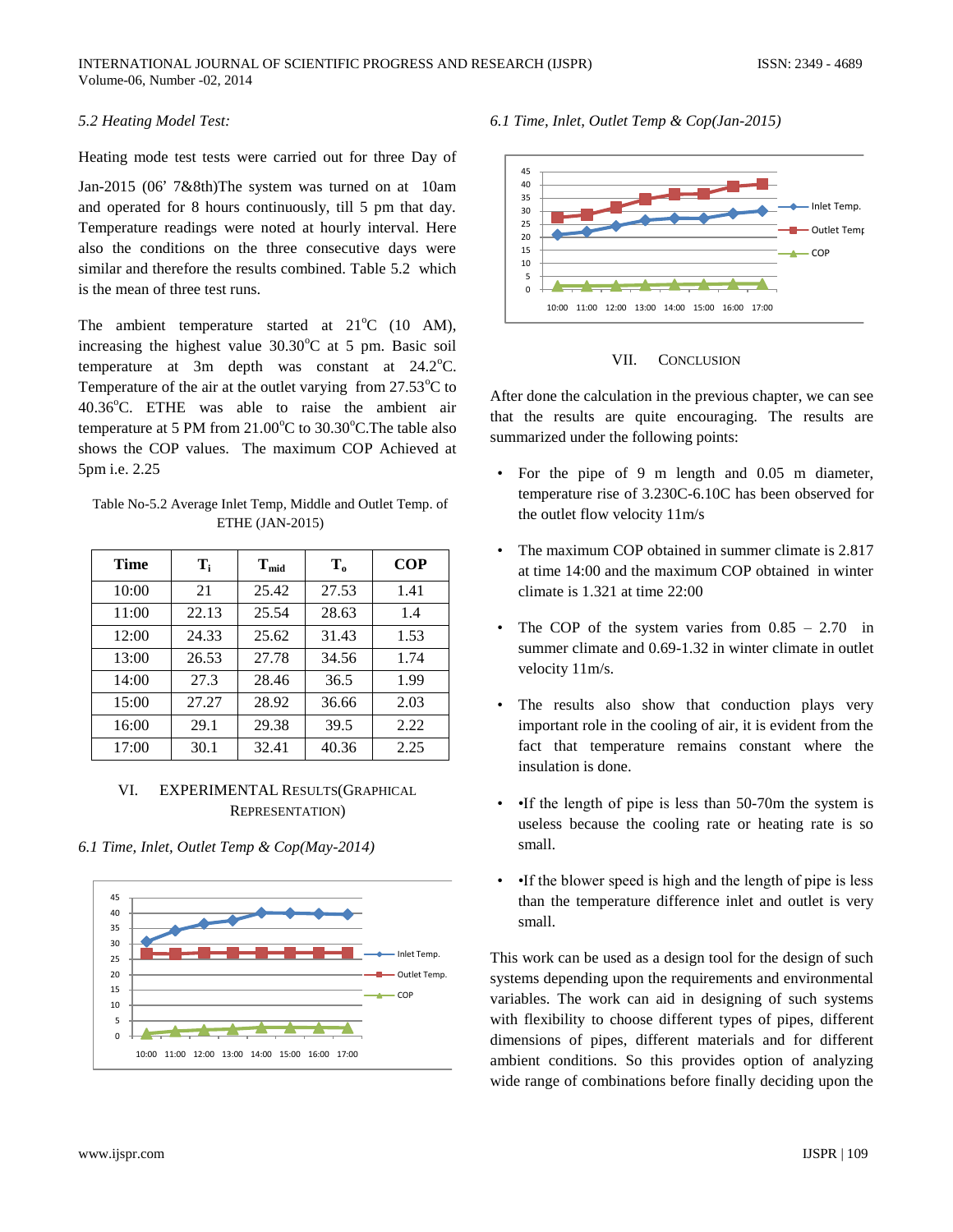best alternative in terms of the dimension of the pipe, material of the pipe, type of fluid to be used.

## VIII. FUTURE SCOPE

- The blower with variable running speed should be used.
- Theoretical model should be developed to predict the temperature of soil per meter depth of soil and affect of moisture content in the soil.
- This system will be tested for different length and different diameter of pipe.
- For further study humidity control mechanism should be incorporated for Winter and Summer season.
- The fluid dynamics studies should be conducted to minimize the flow losses in the pipe and effect of moisture to be studied.

#### **REFERENCE**

- [1] Stuart J. Self, Bale V. Reddy, Marc A. Rosen, Geothermal heat pump systems: Status review and comparison with other heating options, Applied Energy 101(2013) 341-348.
- [2] Fuxin Niu, Yuebin Yu, Daihong Yu, Haorong Li ,Heat and mass transfer performance analysis and cooling capacity prediction of earth to air heat exchanger, Applied Energy 137(2015) 211-221
- [3] Wagner R, Bisel S, Speiler A, Measurement, modeling and simulation of an earth to air heat exchanger, Applied thermal engineering24(2000) 241-249.
- [4] Vikas Bansal., Rohit Misra, Ghanshyam Das Agrawal, Jyotirmay Mathur,Performance evaluation and economic analysis of integrated earth–air–tunnel heat exchanger– evaporative cooling system, Energy and Buildings 55 (2012) 102–108
- [5] Georgios Florides, Sctris Kalogrirou, Ground heat exchanger-A review of system model and applications , Renewable energy 32(2007) 2461-2478
- [6] Haorong Li ,Yuebin Yu,Fuxin Niu,Michel Sha.k ,Bing Chen, Performance of a coupled cooling system with earthto-air heat exchanger and solar chimney,Renewable Energy 62(2014)468-477
- [7] Girja saran and rattan jadhav, Performance of Single Pass earth-Tube Heat Exchanger: An Experimental Study agricultral jurnals 6(2000) , 32-40
- [8] Fabrizio Ascione, Laura Bellia, Francesco Minichiello-Earth-to-air heat exchangers for Italian climates, Renewable Energy 36 (2011) 2177-2188
- [9] Vikas Bansal, Rohit Misra, Ghanshyam Das Agrawal, Jyotirmay Mathur- Performance analysis of earth-pipe-air

heat exchanger for winter heating, Energy and Buildings 41 (2009) 1151–1154

- [10] W.H. Leong, V.R. Tarnawski and A. Aittomaki- Effect of soil type and moisture content on ground heat pump performance, Int J. Refrig. Vol. 21, No. 8, pp. 595–606, 1998
- [11] Weibo Yang, Mingheng shi, Guangyuan Liu, Zhengian Chen- A two-region simulation model of vertical U-tube ground heat exchanger and its experimental verification, Applied Energy 86 (2009) 2005–2012
- [12] Rakesh Kumar, A.R. Sinha, B.K Singh, U. Modhukalya- A design optimization tool of earth-to-air heat exchanger using a genetic algorithm, Renewable Energy 33(2008), 2282- 2288.
- [13] Kyoungbin Lim, Sanghoon Lee, Changhee Lee, An experimental study on the thermal performance of ground heat exchanger, Experimental Thermal and Fluid Science 31 (2007) 985-990.
- [14] Arvind Chel, G.N.Tiwari, Performance evaluation and life cycle cost analysis of earth to air heat exchanger integrated with adobe building for New Delhi composite climate, Energy and Buildings 41 (2009) 56–66.
- [15] Vikas Bansal, Rohit Mishra, Ghanshyam Das Agarwal, Jyotirmay Mathur, Performance analysis of integrated earthair-tunnel-evaporative cooling system in hot and dry climate, Energy and Buildings 47 (2012) 525532
- [16] P.M. Congedo, G. Colangelo, G. Starace, CFD simulations of horizontal ground heat exchangers: A comparison among different configurations, Applied Thermal Engineering 33- 34 (2012) 24-32
- [17] Jalaluddin, AkioMiyara, KoutaroTsubaki, ShuntarInoue, Kentaro Yoshida, Experimental study of several types of ground heat exchanger using a steel pile foundation, Renewable Energy 36 (2011) 764-771
- [18] Fabrizio Ascione a, Laura Bellia b, Francesco Minichiello b,has Evaluated in 2010,
- [19] Thomas Woodson1, Yézouma Coulibaly2 and Eric Seydou Traoré2 has done case study on Earth-Air Heat Exchangers for Passive Air Conditioning
- [20] ManojkumarDubey, Dr. J.L.Bhagoria2, Dr. Atullanjewar, Earth Air Heat Exchanger in Parallel Connection *International Journal of Engineering Trends and Technology (IJETT) - Volume4 Issue6- June 2013* ISSN: 2231-5381 http://www.ijettjournal.org Page 2463.
- [21] Vikas Bansal and Jyotirmay Mathur, Performance enhancement of earth air tunnel heat exchanger using evaporative cooling, Mechanical Engineering Department, Malaviya National Institute of Technology, Jaipur 302017, India
- [22] Popiel C, Wojtkowiak J, Biernacka B., Measurements of temperature distribution in ground. Exp Therm Fluid Sci 2001;25:301–9.
- [23] D.Y. Goswami, K.M. Biseli, ''Use of Underground Air Pipes for Heating and CoolingAgricultural and Residential